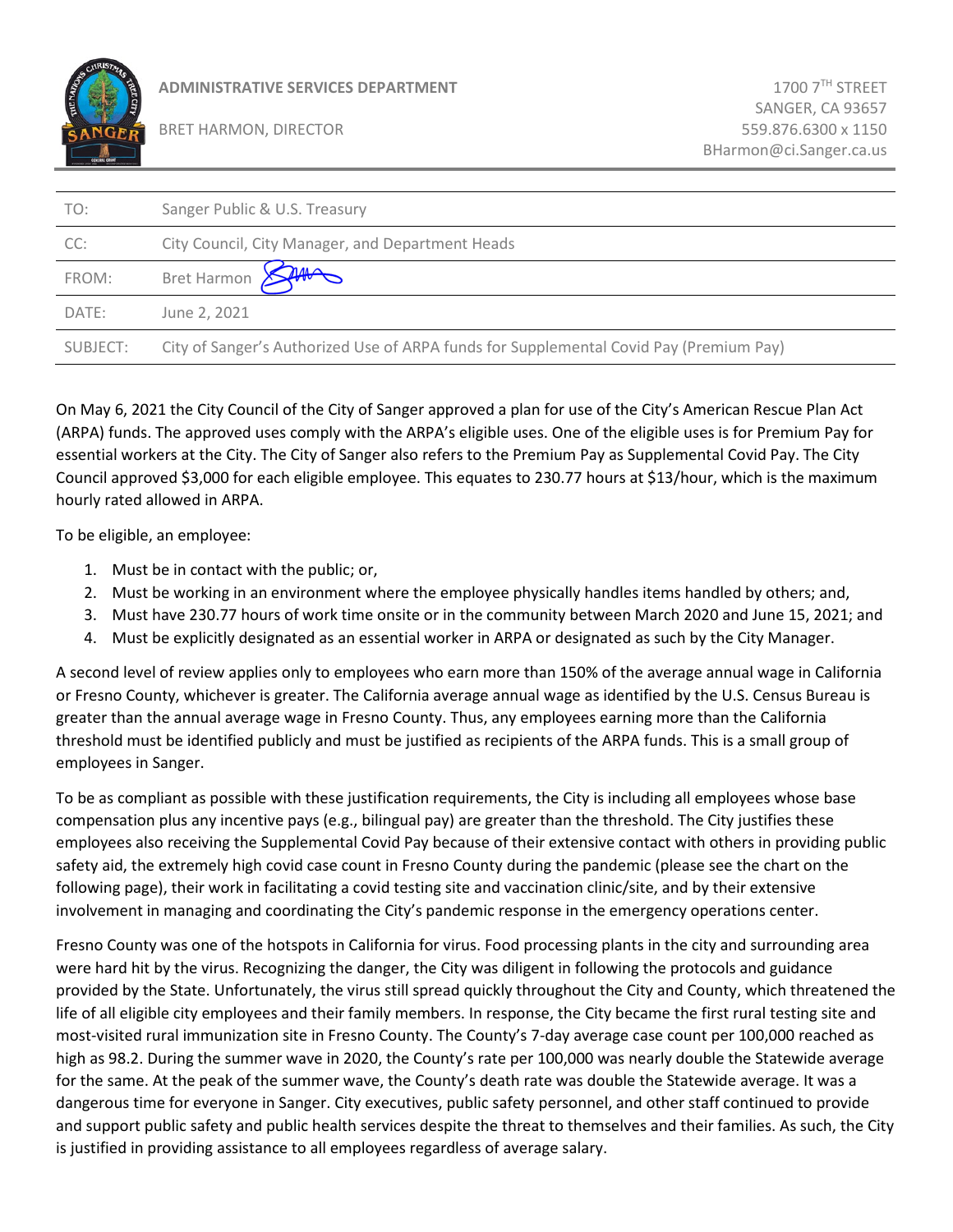

The following comprehensive list identifies all recipients of the Supplemental Covid Pay. All employees who either are ineligible or unjustified in receiving the Supplemental Covid Pay have been excluded from the list.

| <b>RECIPIENTS</b>            |              |                           | <b>ELIGIBILITY FACTORS</b>                                 |                           |                                                |                          | <b>JUSTIFICATION (150% of</b>                           |                                     |                                                           |                                  |  |
|------------------------------|--------------|---------------------------|------------------------------------------------------------|---------------------------|------------------------------------------------|--------------------------|---------------------------------------------------------|-------------------------------------|-----------------------------------------------------------|----------------------------------|--|
| Active Employees on 6/2/2022 |              |                           |                                                            |                           |                                                |                          |                                                         | AW)                                 |                                                           |                                  |  |
| Position                     | Employee     | Contact<br>with<br>Public | Contact<br>with<br>Items<br>Handled<br>by<br><b>Others</b> | Enough<br>Onsite<br>Hours | Essential<br>Worker<br>in ARPA<br>or by<br>CM? | <b>Ruled</b><br>Eligible | Emergency<br><b>Operations</b><br>Center<br>Participant | Extensive<br>Contact<br>with Public | <b>High Risk</b><br>Exposure<br>(County<br>case<br>count) | <b>Ruled</b><br><b>Justified</b> |  |
| PT Code Enf. Ofc.            | Vidrio, J.   | YES                       | <b>YES</b>                                                 | <b>YES</b>                | YES                                            | <b>YES</b>               |                                                         |                                     |                                                           | n/a                              |  |
| PT Code Enf. Ofc.            | Esqueda, B.  | YES                       | <b>YES</b>                                                 | <b>YES</b>                | <b>YES</b>                                     | <b>YES</b>               |                                                         |                                     |                                                           | n/a                              |  |
| PT Building Insp.            | Juarez, R.   | <b>YES</b>                | <b>YES</b>                                                 | <b>YES</b>                | <b>YES</b>                                     | <b>YES</b>               |                                                         |                                     |                                                           | n/a                              |  |
| PT Code Enf.                 | Vue, T.      | <b>YES</b>                | <b>YES</b>                                                 | <b>YES</b>                | <b>YES</b>                                     | <b>YES</b>               |                                                         |                                     |                                                           | n/a                              |  |
| Sr. PT Code Enf.             | Barragan, M. | <b>YES</b>                | <b>YES</b>                                                 | <b>YES</b>                | <b>YES</b>                                     | <b>YES</b>               |                                                         |                                     |                                                           | n/a                              |  |
| <b>Account Clerk I</b>       | Xiong, W.    | YES                       | <b>YES</b>                                                 | <b>YES</b>                | <b>YES</b>                                     | <b>YES</b>               |                                                         |                                     |                                                           | n/a                              |  |
| SP&F Worker I/II             | Orona, C.    | <b>YES</b>                | <b>YES</b>                                                 | <b>YES</b>                | <b>YES</b>                                     | <b>YES</b>               |                                                         |                                     |                                                           | n/a                              |  |
| SP&F Worker I/II             | Irazoqui, D. | <b>YES</b>                | <b>YES</b>                                                 | <b>YES</b>                | <b>YES</b>                                     | <b>YES</b>               |                                                         |                                     |                                                           | n/a                              |  |
| <b>Records Clerk</b>         | Munoz, B.    | YES                       | <b>YES</b>                                                 | <b>YES</b>                | YES                                            | <b>YES</b>               |                                                         |                                     |                                                           | n/a                              |  |
| Graffiti Removal             | Lady, B.     | YES                       | <b>YES</b>                                                 | <b>YES</b>                | YES                                            | <b>YES</b>               |                                                         |                                     |                                                           | n/a                              |  |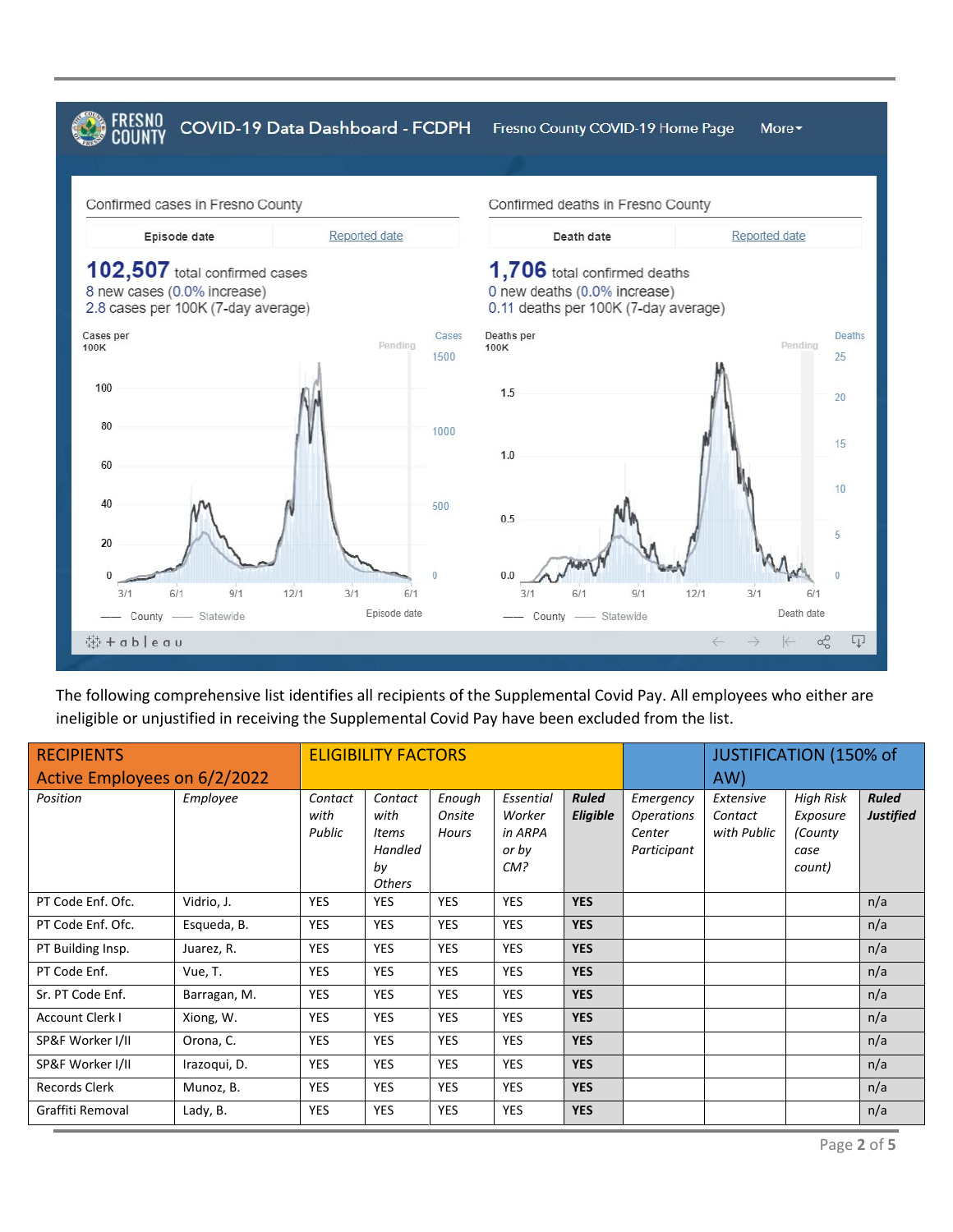| Account Clerk I           | Carrillo, R.    | YES        | <b>YES</b> | <b>YES</b> | <b>YES</b> | <b>YES</b> |  | n/a |
|---------------------------|-----------------|------------|------------|------------|------------|------------|--|-----|
| Account Clerk II          | Florian, S.     | YES        | <b>YES</b> | <b>YES</b> | YES        | <b>YES</b> |  | n/a |
| Program Tech.             | Harper, J.      | YES        | <b>YES</b> | <b>YES</b> | <b>YES</b> | <b>YES</b> |  | n/a |
| <b>EMT</b>                | Fields, K.      | YES        | YES        | YES        | YES        | <b>YES</b> |  | n/a |
| Paramedic                 | Mendez, V.      | YES        | <b>YES</b> | <b>YES</b> | YES        | <b>YES</b> |  | n/a |
| EMT                       | Mireles, N.     | YES        | YES        | YES        | YES        | <b>YES</b> |  | n/a |
| WW Operator I             | Lopez, A.       | YES        | <b>YES</b> | <b>YES</b> | YES        | <b>YES</b> |  | n/a |
| Account Clerk II          | Campa, S.       | YES        | YES        | YES        | YES        | <b>YES</b> |  | n/a |
| Animal Control            | Irazoqui, M.    | <b>YES</b> | <b>YES</b> | <b>YES</b> | YES        | <b>YES</b> |  | n/a |
| Firefighter I             | Smith, K.       | YES        | YES        | <b>YES</b> | YES        | <b>YES</b> |  | n/a |
| SP&F Worker I/II          | Huerta, P.      | YES        | <b>YES</b> | <b>YES</b> | <b>YES</b> | <b>YES</b> |  | n/a |
| SP&F Worker I/II          | Santos, W.      | <b>YES</b> | YES        | YES        | YES        | <b>YES</b> |  | n/a |
| SP&F Worker I/II          | Mazariego, M.   | YES        | <b>YES</b> | <b>YES</b> | <b>YES</b> | <b>YES</b> |  | n/a |
| Account Clerk II          | Stroup, G.      | YES        | YES        | YES        | YES        | <b>YES</b> |  | n/a |
| HR Technician             | Gonzales, H.    | YES        | <b>YES</b> | <b>YES</b> | <b>YES</b> | <b>YES</b> |  | n/a |
| Firefighter I             | Pham, H.        | <b>YES</b> | YES        | YES        | YES        | <b>YES</b> |  | n/a |
| Firefighter I             | Rogers, H.      | YES        | YES        | <b>YES</b> | <b>YES</b> | <b>YES</b> |  | n/a |
| Sr SP&F Worker            | Eggleston, S.   | YES        | YES        | YES        | YES        | <b>YES</b> |  | n/a |
| Admin Sec. to CM          | Tamez, C.       | YES        | <b>YES</b> | YES        | YES        | <b>YES</b> |  | n/a |
| Sr SP&F Worker            | Gonzalez, E.    | YES        | YES        | YES        | YES        | <b>YES</b> |  | n/a |
| Sr SP&F Worker            | Gonzalez, J.    | YES        | <b>YES</b> | YES        | <b>YES</b> | <b>YES</b> |  | n/a |
| Water Operator II         | Reyes, T.       | YES        | YES        | <b>YES</b> | YES        | <b>YES</b> |  | n/a |
| CSO II                    | Welch, P.       | <b>YES</b> | YES        | <b>YES</b> | YES        | <b>YES</b> |  | n/a |
| CSO II                    | Jones, K.       | <b>YES</b> | YES        | <b>YES</b> | YES        | <b>YES</b> |  | n/a |
| Police Officer            | Medina, J.      | YES        | YES        | YES        | <b>YES</b> | <b>YES</b> |  | n/a |
| Police Officer            | Battenfield, D. | <b>YES</b> | <b>YES</b> | <b>YES</b> | <b>YES</b> | <b>YES</b> |  | n/a |
| WW Operator II            | McLaughlin, K.  | <b>YES</b> | <b>YES</b> | <b>YES</b> | <b>YES</b> | <b>YES</b> |  | n/a |
| Police Officer            | Hazelton, C.    | <b>YES</b> | <b>YES</b> | <b>YES</b> | <b>YES</b> | <b>YES</b> |  | n/a |
| Police Officer            | Guillen, R.     | YES        | YES        | YES        | YES        | <b>YES</b> |  | n/a |
| Sr SP&F Worker            | Acosta, J.      | YES        | YES        | <b>YES</b> | <b>YES</b> | <b>YES</b> |  | n/a |
| <b>Building Inspector</b> | Vasquez, A.     | YES        | YES        | <b>YES</b> | YES        | <b>YES</b> |  | n/a |
| Accountant                | Camarena, K.    | YES        | YES        | YES        | YES        | <b>YES</b> |  | n/a |
| Firefighter II            | Brockett, J.    | YES        | YES        | YES        | YES        | <b>YES</b> |  | n/a |
| Police Officer            | Andrade, E.     | YES        | YES        | YES        | YES        | <b>YES</b> |  | n/a |
| Police Officer            | Edwards, S.     | YES        | YES        | YES        | YES        | <b>YES</b> |  | n/a |
| Management Analyst        | Rosales, E.     | YES        | YES        | YES        | YES        | <b>YES</b> |  | n/a |
| Police Officer            | Ornelas, B.     | YES        | YES        | YES        | YES        | <b>YES</b> |  | n/a |
| Firefighter II            | Ramos, N.       | YES        | YES        | YES        | YES        | <b>YES</b> |  | n/a |
| Police Officer            | Torrence, J.    | YES        | YES        | YES        | YES        | <b>YES</b> |  | n/a |
| Police Officer            | Rodriguez, J.   | YES        | YES        | <b>YES</b> | YES        | <b>YES</b> |  | n/a |
| Records Supervisor        | Franco, R.      | <b>YES</b> | YES        | YES        | YES        | <b>YES</b> |  | n/a |
| Public Works Spvs.        | Sani, F.        | YES        | YES        | <b>YES</b> | <b>YES</b> | <b>YES</b> |  | n/a |
| Plant Manager             | Franz, R.       | <b>YES</b> | YES        | YES        | YES        | <b>YES</b> |  | n/a |
| Recreation Supervisor     | Zamora, J.      | YES        | YES        | YES        | YES        | <b>YES</b> |  | n/a |
|                           |                 |            |            |            |            |            |  |     |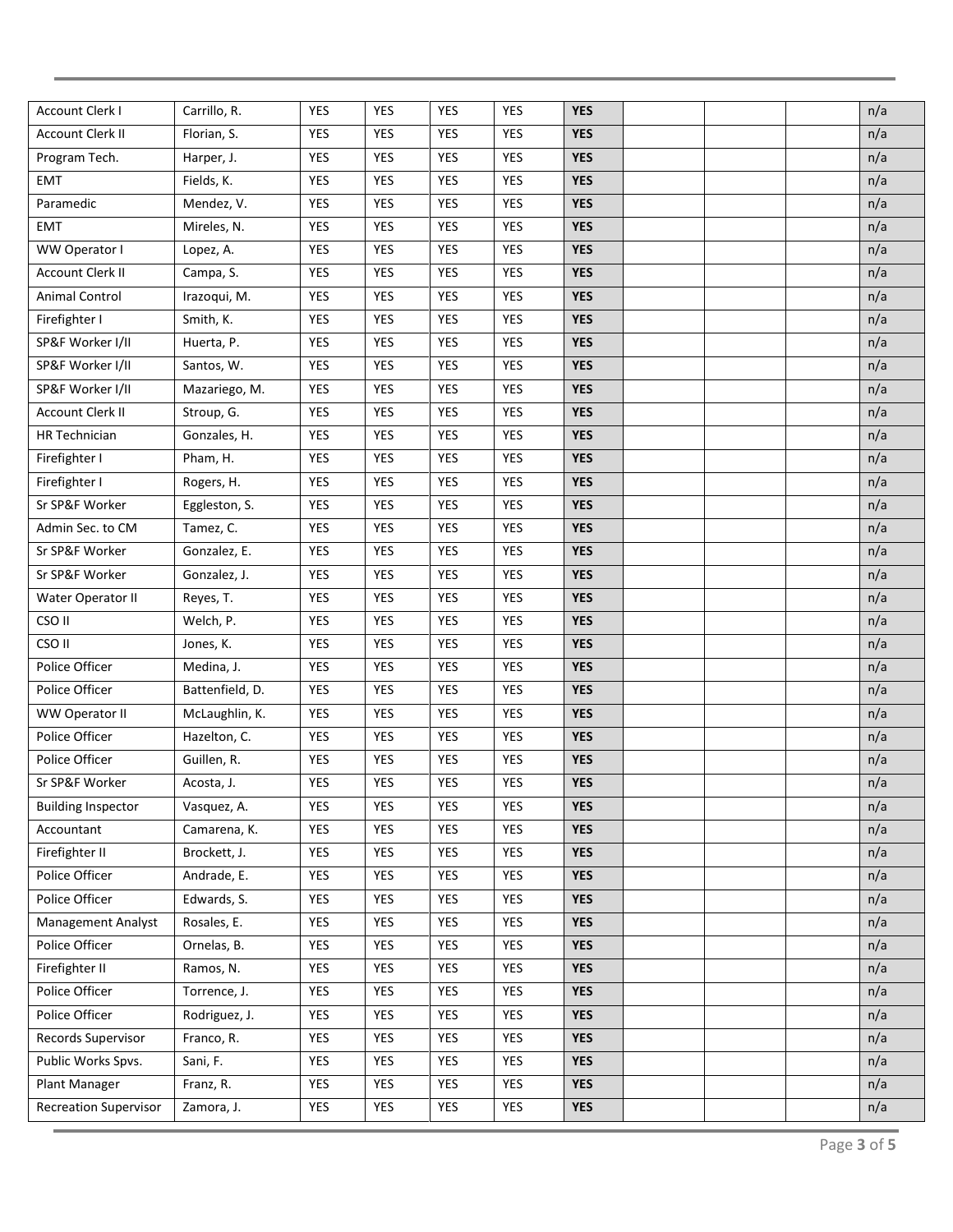| Firefighter II         | Pisching, M.      | <b>YES</b> | <b>YES</b> | YES        | YES        | <b>YES</b> |  | n/a |
|------------------------|-------------------|------------|------------|------------|------------|------------|--|-----|
| WW Operator III        | McDaniels, A.     | <b>YES</b> | <b>YES</b> | YES        | <b>YES</b> | <b>YES</b> |  | n/a |
| Police Officer         | Valle, J.         | <b>YES</b> | <b>YES</b> | YES        | <b>YES</b> | <b>YES</b> |  | n/a |
| Police Officer         | Arguello, S.      | YES        | YES        | <b>YES</b> | YES        | <b>YES</b> |  | n/a |
| Police Officer         | Banda-Tovar, J.   | <b>YES</b> | YES        | YES        | YES        | <b>YES</b> |  | n/a |
| Police Officer         | Salazar, D.       | YES        | YES        | <b>YES</b> | YES        | <b>YES</b> |  | n/a |
| Police Officer         | Calderon, J.      | YES        | YES        | YES        | YES        | <b>YES</b> |  | n/a |
| Police Officer         | Thao, M.          | YES        | YES        | YES        | YES        | <b>YES</b> |  | n/a |
| Firefighter II         | Beltz, N.         | YES        | YES        | YES        | YES        | <b>YES</b> |  | n/a |
| Police Officer         | Soto, J.          | YES        | YES        | <b>YES</b> | YES        | <b>YES</b> |  | n/a |
| Police Officer         | Yambupah, A.      | <b>YES</b> | YES        | YES        | <b>YES</b> | <b>YES</b> |  | n/a |
| Police Officer         | Garcia, F.        | <b>YES</b> | YES        | YES        | YES        | <b>YES</b> |  | n/a |
| FFS/Engineer           | King, K.          | <b>YES</b> | <b>YES</b> | YES        | <b>YES</b> | <b>YES</b> |  | n/a |
| Sr Accountant          | Cortez, J.        | <b>YES</b> | YES        | <b>YES</b> | YES        | <b>YES</b> |  | n/a |
|                        |                   |            |            |            |            |            |  |     |
| Firefighter II         | Young, K.         | <b>YES</b> | YES        | YES        | <b>YES</b> | <b>YES</b> |  | n/a |
| Firefighter II         | Daniel, J.        | <b>YES</b> | YES        | <b>YES</b> | <b>YES</b> | <b>YES</b> |  | n/a |
| Firefighter II         | Pallas, M.        | <b>YES</b> | YES        | YES        | YES        | <b>YES</b> |  | n/a |
| <b>WW Operator III</b> | Padilla, J.       | YES        | YES        | YES        | YES        | <b>YES</b> |  | n/a |
| Police Officer         | Ibal, V.          | <b>YES</b> | YES        | YES        | <b>YES</b> | <b>YES</b> |  | n/a |
| Firefighter II         | Puga, B.          | YES        | YES        | YES        | YES        | <b>YES</b> |  | n/a |
| Police Officer         | Villatoro, A.     | YES        | <b>YES</b> | YES        | <b>YES</b> | <b>YES</b> |  | n/a |
| Police Officer         | Pasillas, E.      | YES        | YES        | <b>YES</b> | YES        | <b>YES</b> |  | n/a |
| Police Officer         | Aceves-Cruz, J.   | <b>YES</b> | YES        | YES        | YES        | <b>YES</b> |  | n/a |
| Firefighter II         | Montejano, J.     | YES        | <b>YES</b> | <b>YES</b> | YES        | <b>YES</b> |  | n/a |
| Police Officer         | Diaz, H.          | <b>YES</b> | YES        | YES        | <b>YES</b> | <b>YES</b> |  | n/a |
| Corporal               | Nelson, A.        | <b>YES</b> | YES        | YES        | <b>YES</b> | <b>YES</b> |  | n/a |
| FFS/Engineer           | Lorente, R.       | <b>YES</b> | YES        | <b>YES</b> | <b>YES</b> | <b>YES</b> |  | n/a |
| Police Officer         | Fernandez, J.     | <b>YES</b> | <b>YES</b> | <b>YES</b> | <b>YES</b> | <b>YES</b> |  | n/a |
| Police Officer         | Trevino, C.       | YES        | YES        | YES        | YES        | <b>YES</b> |  | n/a |
| FFS/Engineer           | Pitts, C.         | <b>YES</b> | YES        | YES        | YES        | <b>YES</b> |  | n/a |
| Fire Lieutenant        | Sanders, G.       | <b>YES</b> | YES        | YES        | YES        | <b>YES</b> |  | n/a |
| Fire Captain           | Williams, K.      | <b>YES</b> | YES        | YES        | YES        | <b>YES</b> |  | n/a |
| Senior Planner         | Brletic, D.       | <b>YES</b> | YES        | YES        | YES        | <b>YES</b> |  | n/a |
| Corporal               | Attkisson, J.     | <b>YES</b> | YES        | YES        | YES        | <b>YES</b> |  | n/a |
| Fire Lieutenant        | Waddle, C.        | YES        | YES        | YES        | YES        | <b>YES</b> |  | n/a |
| Corporal               | Duran, M.         | YES        | YES        | YES        | YES        | <b>YES</b> |  | n/a |
| Chief Operator         | Jasso, G.         | YES        | YES        | <b>YES</b> | YES        | <b>YES</b> |  | n/a |
| Fire Captain           | Jones, A.         | <b>YES</b> | YES        | YES        | YES        | <b>YES</b> |  | n/a |
| Fire Lieutenant        | Aschenbrenner, D. | YES        | YES        | YES        | YES        | <b>YES</b> |  | n/a |
| Sergeant               | Coles, B.         | YES        | YES        | YES        | YES        | <b>YES</b> |  | n/a |
| Sergeant               | Salazar, R.       | <b>YES</b> | YES        | YES        | YES        | <b>YES</b> |  | n/a |
| Fire Captain           | Wilson, T.        | <b>YES</b> | YES        | YES        | <b>YES</b> | <b>YES</b> |  | n/a |
| Sergeant               | Garza, R.         | <b>YES</b> | YES        | YES        | YES        | <b>YES</b> |  | n/a |
| Sergeant               | Johnson, J.       | YES        | YES        | YES        | YES        | <b>YES</b> |  | n/a |
|                        |                   |            |            |            |            |            |  |     |